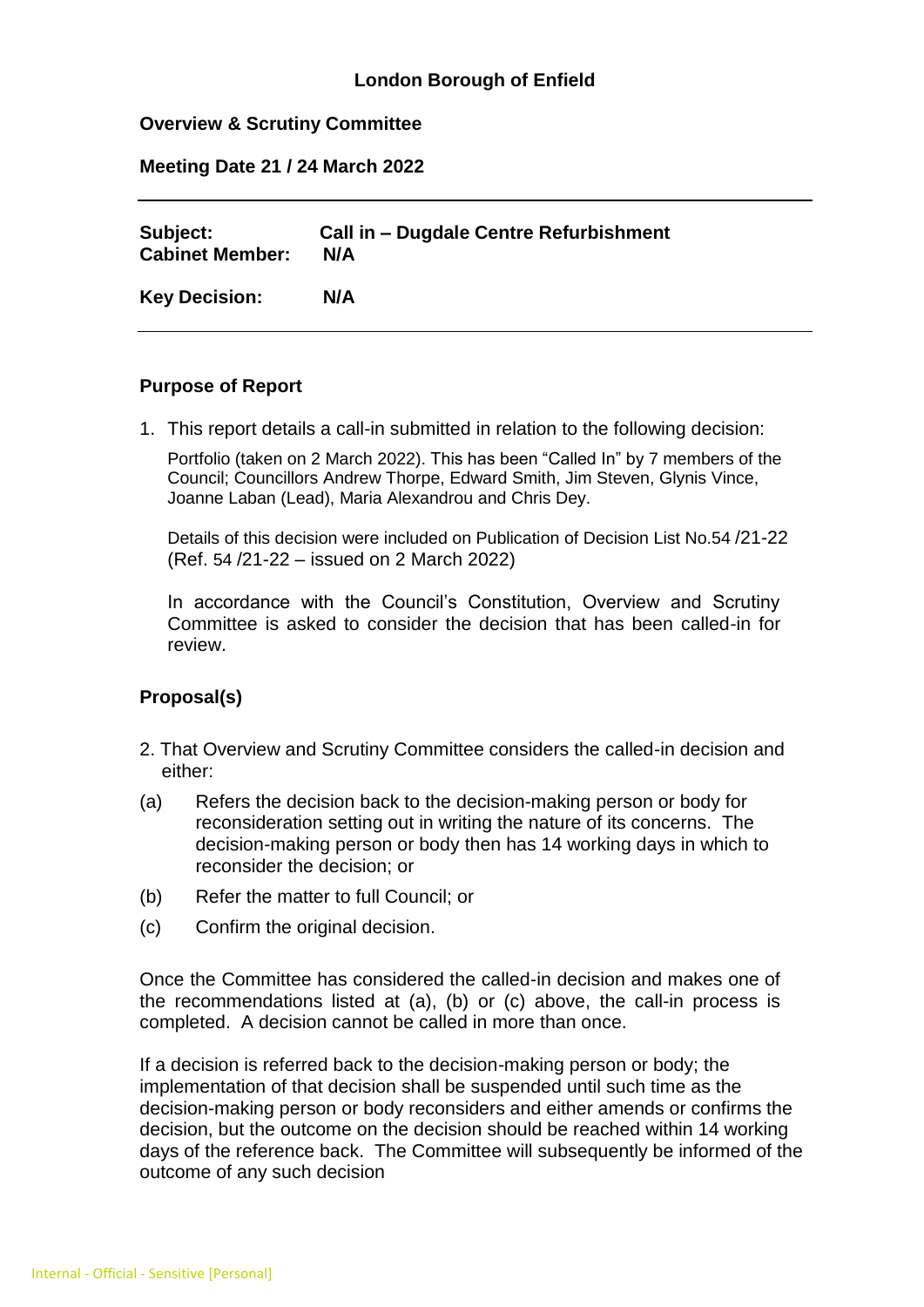### **Relevance to the Council's Plan**

3. The council's values are upheld through open and transparent decision making and holding decision makers to account.

### **Background**

4. The request received on 9 March 2022 to "call-in" the Portfolio decision of 2 March 2022 was submitted under rule 18 of the Scrutiny Procedure Rules. It was considered by the Monitoring Officer.

The Call-in request fulfilled the required criteria and the decision is referred to the Overview & Scrutiny Committee in order to consider the actions stated under 2 in the report.

Implementation of the Portfolio decision related to this report will be suspended whilst the "Call-in" is considered.

#### **Reasons and alternative course of action proposed for the "Call in"**

- 5. The Call-in request submitted by Councillors Andrew Thorpe, Edward Smith, Jim Steven, Glynis Vince, Joanne Laban, Maria Alexandrou and Chris Dey Members of the Council gives the following reasons for Call-In:
	- The report states that the Enfield Museum will be enhanced yet the museum prior to COVID had 2 galleries of exhibition space on the ground floor of the Dugdale Centre and a permanent exhibition on the 1st floor. The design shows a new dedicated area for display of the permanent collection which is significantly less than the space allocated on the 1st floor of the Dugdale Centre and the space it already inhabited on the ground floor. The report fails to say how a smaller area enhances the museum.
	- Paragraph 17 states that a procurement process has been undertaken to appoint Willmott Dixon as contractors to deliver building works for floors one and two of Thomas Hardy House. It is proposed that these works be delivered as an extension to this existing contract, with delegated authority to Director of Environment and Operational Services Doug Wilkinson to appoint. However, the report fails to give any information on how just extending the existing contract is beneficial both in terms of cost and quality. It also fails to explain why this work was not included when the contract for the current work was originally procured.
	- Deliveries for all events at the Dugdale Centre were previously to the rear of the Theatre. Stock and equipment for the café, theatre, exhibitions, retail, museum, and 2nd floor offices were all delivered to this point and loaded in the service lift to the left of the delivery door. The report and accompanying documents fail to show any adequate provision for deliveries in this design.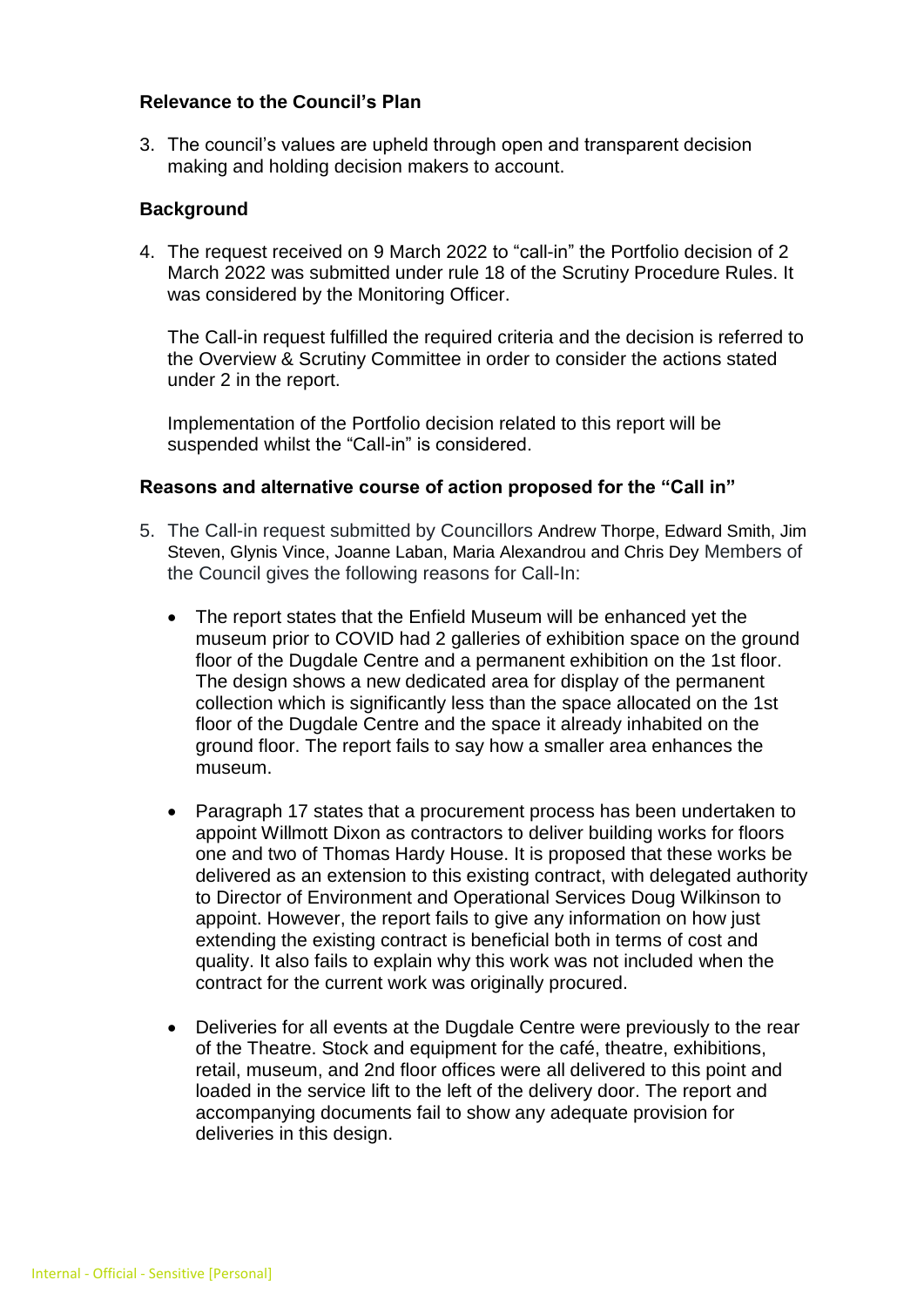- The Dugdale Centre ground floor had a specially designed toilet with a hoist to provide access for people with severe mobility disabilities. It was the only facility of its kind in Enfield Town and provided essential access not only for the Dugdale Centre but elsewhere in Enfield Town. The report and accompanying document give no explanation of the removal of this facility and how that fits with the Equalities Act.
- This new capital development will cost £1.5m on top of the £6m being spent on the 1st and  $2^{nd}$  floor meaning this development of Thomas Hardy House will cost £7.5million. The business plan for En\_food highlights the £330,000 loss of income from the removal of the 1st floor and contributes only £121,200 in year 3 based on the analysis undertaken. There is no explanation about where the £191,000 in the balance of the loss will come from.
- The report fails to set out what the financial projections and implications are for the whole scheme. It is not adequate to provide a plan that costs only a fraction of the whole operation.
- As the report points out the En\_Food business was already producing evening dining at the Dugdale Centre which was already achieving customers on a Friday and Saturday night through its Pop-Up World Tapas. This initiative demanded a much-enlarged staff resource to provide the experience that evening customers need to provide a quality experience. The report fails to explain how the 1.3 FTE identified to run this service are going to adequately deliver a service that needs chefs, bar staff, kitchen porters, waiting staff and front of house staff.
- The new main entrance to the venue is situated at a busy part of the thoroughfare, close to the entrance to Lidl and which is already busy with people waiting for buses. There does not seem to be a safety analysis for this decision. It also fails to explain how moving the entrance to this location enhances the centre.
- The Dugdale Centre has had repeated problems with the heating and ventilation with many problems created by failing dampeners and boilers. The new kitchen will put a new pressure on the system and the mezzanine being created and curtains dividing the area will change the airflow around the space. There is no explanation about how this project will deal with that issue, especially as it will be sharing a system with a new service on the 1st and 2nd floor. The report and accompanying documents do not explain whether the ground floor will have its own separate system or be sharing a system as before.
- The business plan for the new En\_Food restaurant points out that much of the storage for the catering was previously on the 1st floor. The storage for the museum exhibitions was also on the 1st floor. A lot of the Dugdale Theatre equipment was stored at Millfield Theatre as the backstage areas of the Dugdale Theatre were insufficient for the variety of movable equipment needed for a versatile facility. The new proposal puts in a second versatile performance event space yet fails to explain or show storage facilities.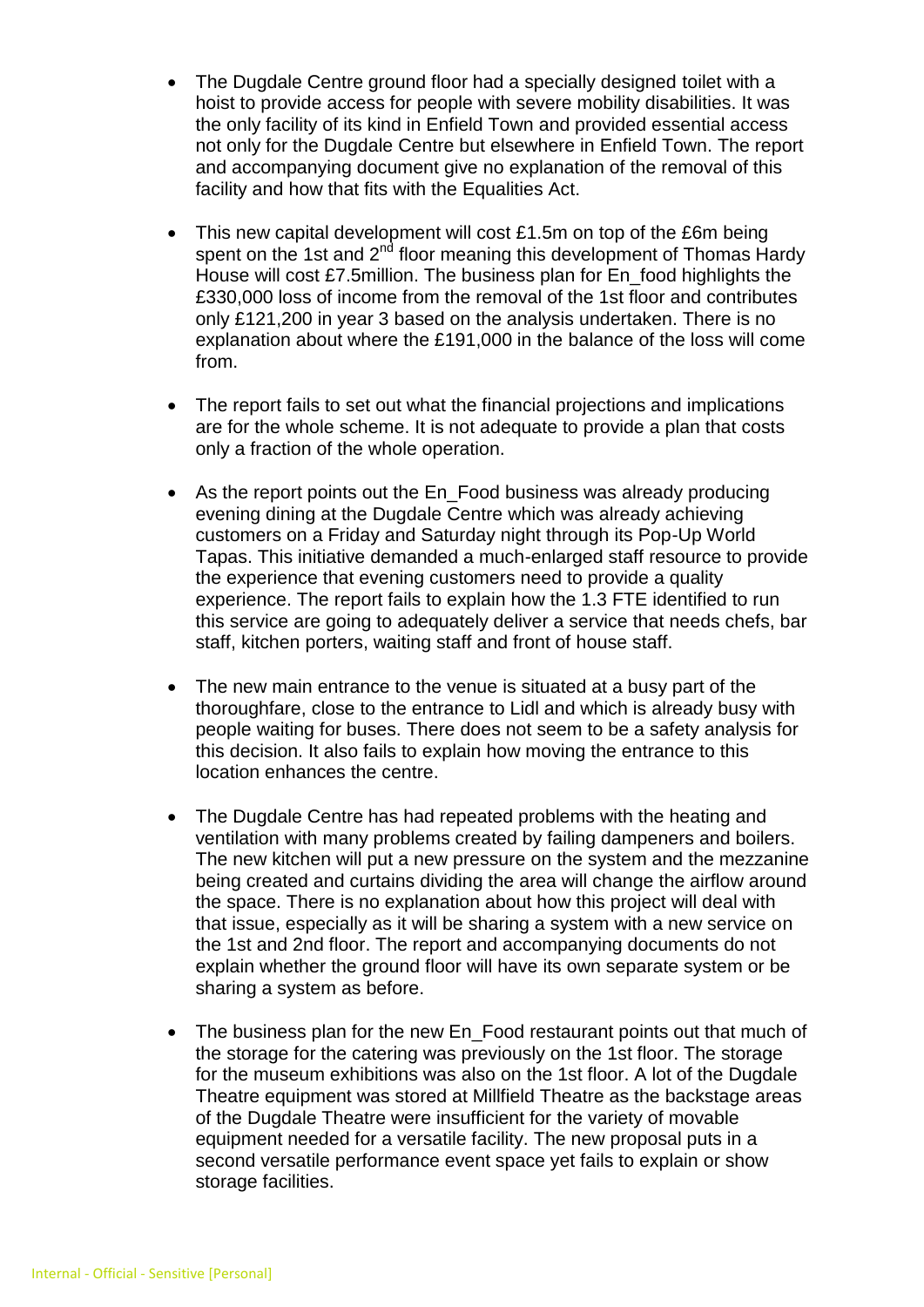# **(2) Outline of proposed alternative action:**

Refer back for the decision to be reviewed

# **Consideration of the "Call in"**

6. Having met the "Call-in" request criteria, the matter is referred to the Overview and Scrutiny Committee in order to determine the "Call-in" and decide which action listed under section 2 that they will take.

The following procedure is to be followed for consideration of the "Call-in":

- The Chair explains the purpose of the meeting and the decisions which the Committee is able to take.
- The Call-in lead presents their case, outlining the reasons for call in.
- The Cabinet Member/ Decision maker and officers respond to the points made.
- General debate during which Committee members may ask questions of both parties with a view to helping them make up their mind.
- The Call in Lead sums up their case.
- The Chair identifies the key issues arising out of the debate and calls for a vote after which the call in is concluded. If there are equal numbers of votes for and against, the Chair will have a second or casting vote.
- It is open to the Committee to either;
	- o take no further action and therefore confirm the original decision
	- o to refer the matter back to Cabinet -with issues (to be detailed in the minute) for Cabinet to consider before taking its final decision.
	- $\circ$  to refer the matter to full Council for a wider debate (NB: full Council may decide either to take no further action or to refer the matter back to Cabinet with specific recommendations for them to consider prior to decision taking)

# **Main Considerations for the Council**

 7. To comply with the requirements of the Council's Constitution, scrutiny is essential to good governance, and enables the voice and concerns of residents and communities to be heard and provides positive challenge and accountability.

# **Safeguarding Implications**

8. There are no safeguarding implications.

# **Public Health Implications**

9**.** There are no public health implications.

# **Equalities Impact of the Proposal**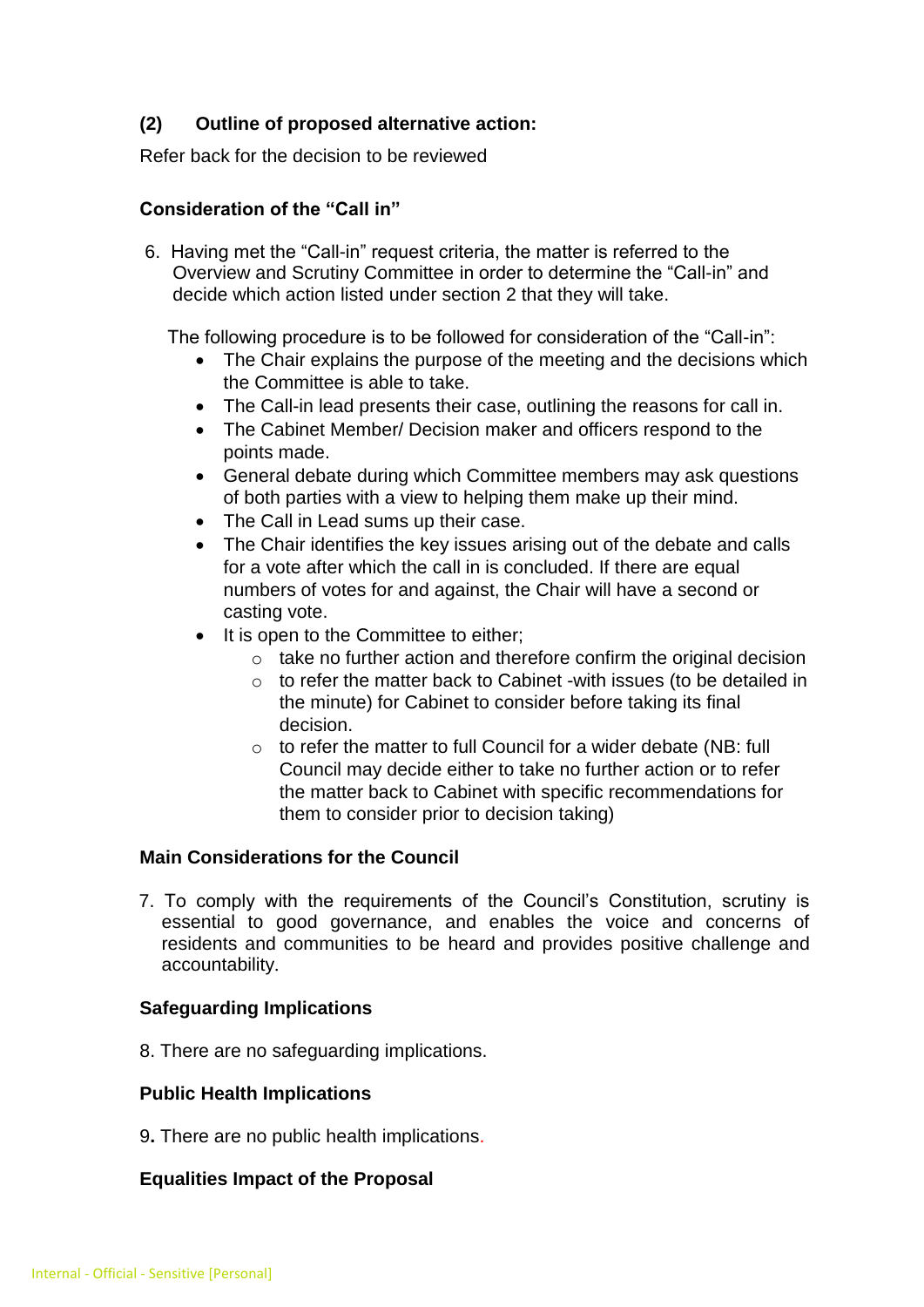10. There are no equality implications.

# **Environmental and Climate Change Considerations**

11. There are no environmental and climate change considerations.

# **Risks that may arise if the proposed decision and related work is not taken**

12. There are no key risks associated with this report.

# **Risks that may arise if the proposed decision is taken and actions that will be taken to manage these risks**

13. There are no key risks associated with this report.

### **Financial Implications**

14. There are no financial implications

### **Legal Implications**

15. S 21, S 21A-21C Local Government Act 2000, s.19 Police and Justice Act 2006 and regulations made under s.21E Local Government Act 2000 define the functions of the Overview and Scrutiny committee. The functions of the committee include the ability to consider, under the call-in process, decisions of Cabinet, Cabinet Sub-Committees, individual Cabinet Members or of officers under delegated authority.

Part 4, Section 18 of the Council's Constitution sets out the procedure for call-in. Overview and Scrutiny Committee, having considered the decision may: refer it back to the decision-making person or body for reconsideration; refer to full Council or confirm the original decision.

The Constitution also sets out at section 18.2, decisions that are exceptions to the call-in process.

#### **Workforce Implications**

**16.** There are no workforce implications

#### **Property Implications**

**17.** There are no property implications

#### **Other Implications**

**18.** There are no other implications

#### **Options Considered**